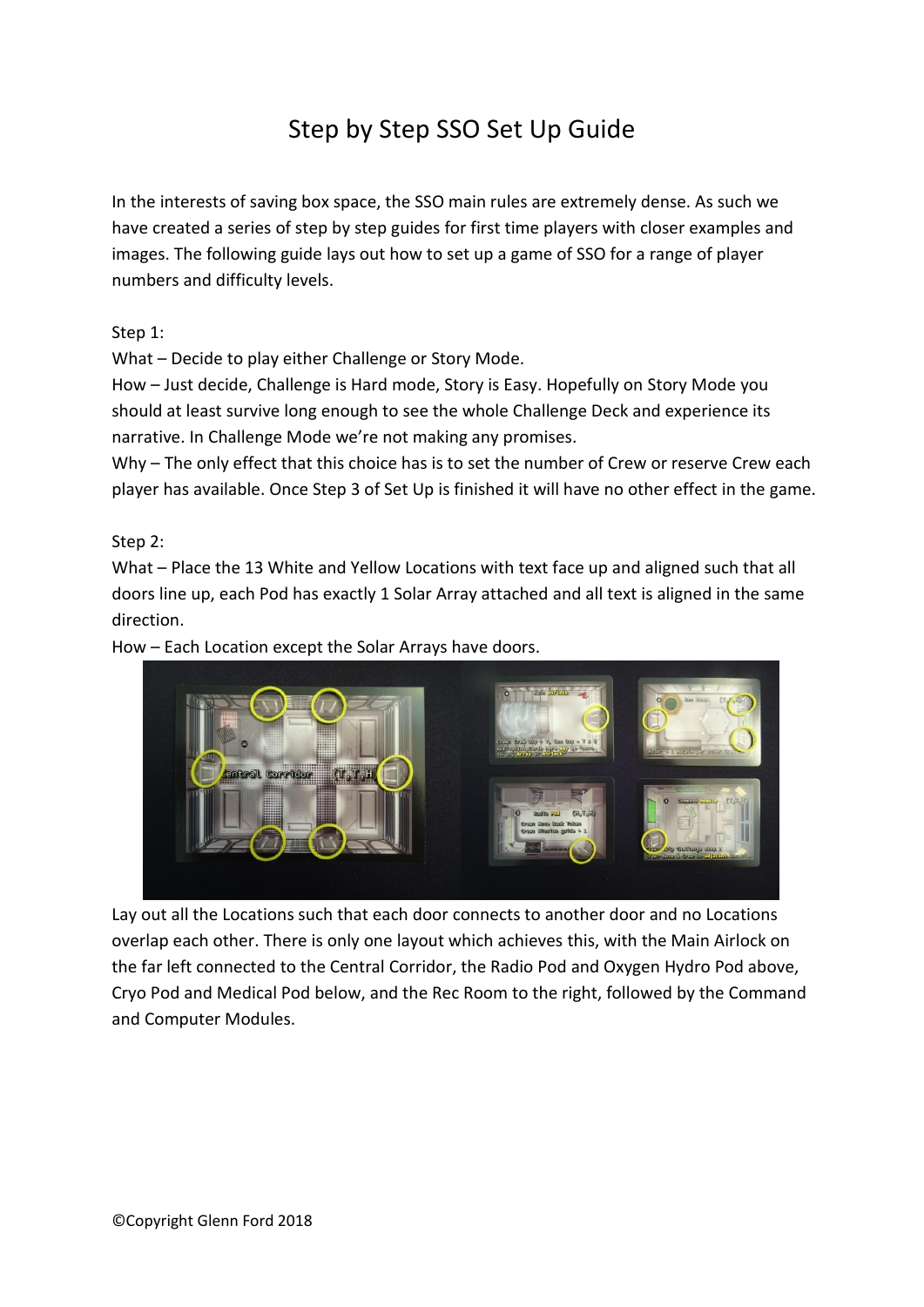

Finally, place 1 Solar Array touching each Pod, directly above and below look best.



Locations should be writing side up at the start of the game. The rules do not disallow setting the Solar Arrays further apart, nor does doing so effect game play.



So long as each Solar Array only attaches to a single Pod and Modules or other Locations are not swapped for Pods the layout will be correct. The below images are all incorrect set ups:



©Copyright Glenn Ford 2018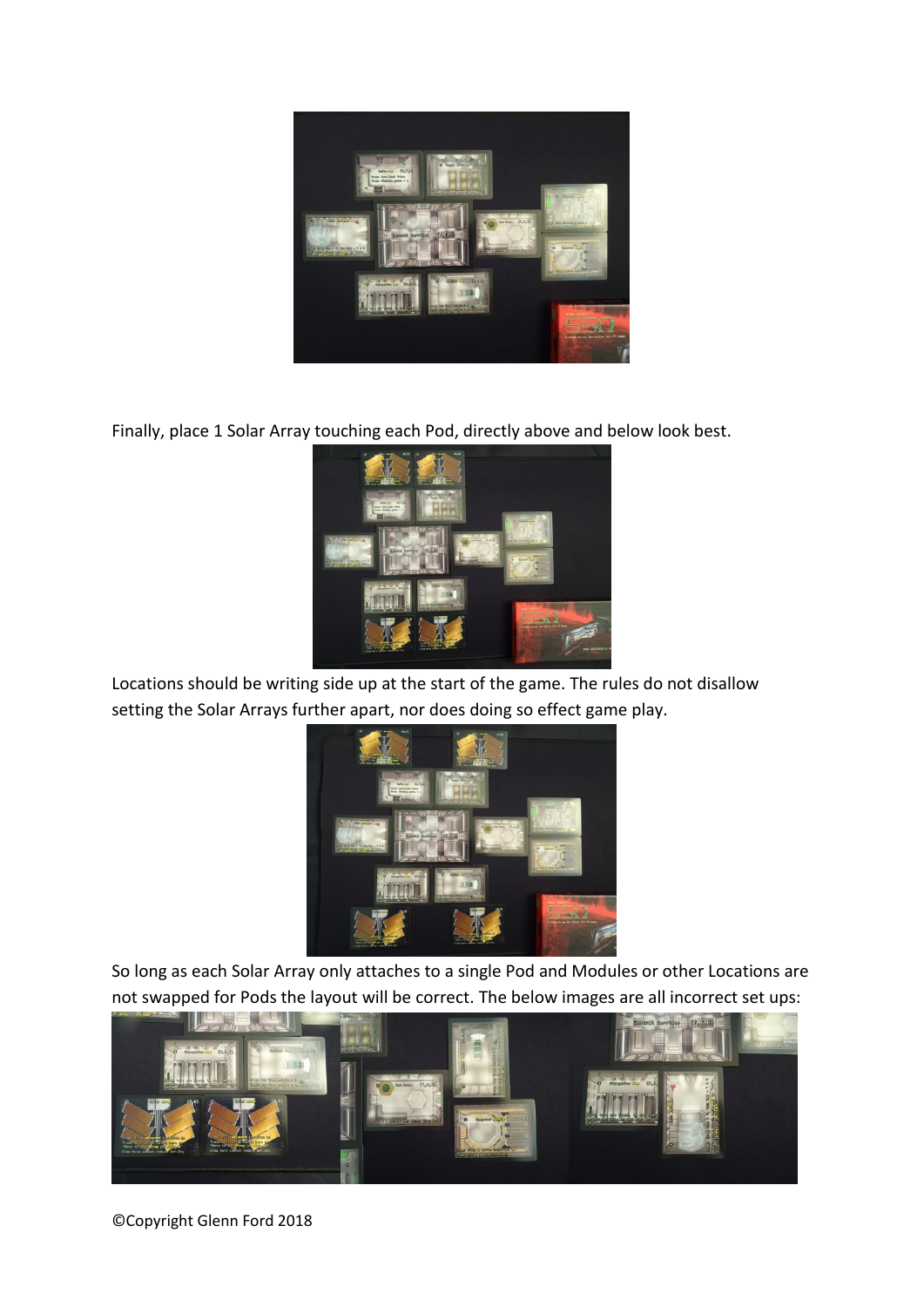Why – The doors on Locations are used only to direct layout during set up, they will have no purpose at all after this step. The sole purpose of this step is to ensure each Location forming the ship is properly orientated in relation to each other Location. For example, so that Pods are touching at least 1 other Pod and the Central Corridor and so that the Modules touch both each other and the Rec Room. This is because player movement during the game is often based upon Locations being Adjacent to each other, or not.



Examples of Adjacent Locations.

## Step 3:

What – For 1-4 players, deal each player 1 face up Command Crew card then starting with the player with the lowest ranked Crew card and moving up deal each player face up noncommand Crew until there are 4 face up Crew cards for Challenge Mode or 6 for Story Mode. The deal each player 1 face down Crew card. For 5-6 players deal each player 1 face up Crew card and, for Story Mode only deal each 1 additional face down Crew card.

How – Find your number of players and difficulty mode on the following table.

| Players   |  |  |  |
|-----------|--|--|--|
| Comm.     |  |  |  |
| Non-Comm. |  |  |  |
| Reserve   |  |  |  |

## Challenge Mode

## Story Mode

| Players   |  |   |  |
|-----------|--|---|--|
| Comm.     |  |   |  |
| Non-Comm. |  | └ |  |
| Reserve   |  |   |  |

If the column reads 1 for Comm. separate out the Command Crew (those with their rank value marked in orange) and deal 1 to each player, then return the remainder to the box, if it reads 0 shuffle the Command Crew into the rest of the Crew cards.

If the column reads a number only for Non-Comm. deal that number of cards from the rest of the Crew to each player. If it reads L1 or L2 deal 1 card from the rest of the Crew to the 1 or 2 players with the lowest ranking Crew cards.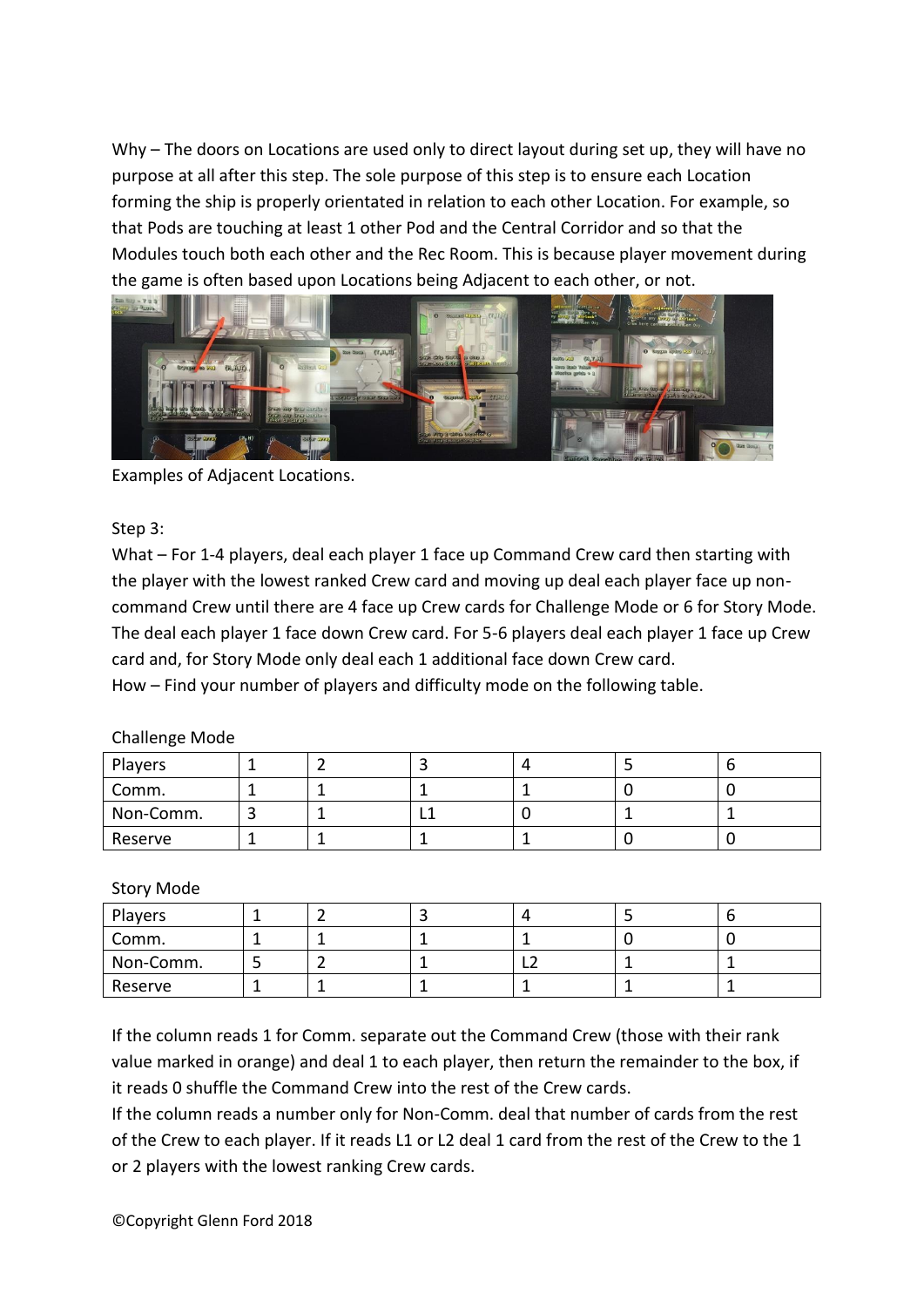Shuffle all unused Crew cards, if the column reads 1 for reserve deal 1 face down to each player. If it reads 0 return the remaining Crew cards to the box.



Why – Players in SSO are not their Crew, they will lose and gain Crew at various points. SSO is a game of sci-fi survival horror, not all Crew will make it to the end. As such players will most often begin games with multiple Crew under their command, at least in reserve. If possible Command Crew are spread evenly among players to stop one player dominating Mission voting, particularly if the game turns competitive. When the number of players precludes an even spread of Crew, such as with 3 players in Challenge Mode or 4 in Story Mode the players with the lowest ranking Command Crew (Pilot and First Officer) get the extra Crew for the same reason. Face down Crew are frozen in reserve and will only be thawed when face up Crew die, to stop and player from being wiped out by a single unlucky Challenge card draw.

Step 4:

What - Place a token matching each Crew's colour and rank on their cards. Place green tokens on each face up Crew's Oxygen 0 and Morale 4 and move their coloured tokens to the Central Corridor.

How – Find the movement token with a crew outline matching the colour of that on each crew's crew card, outlines are also symbol identified for players with colour identification issues, and place them in the central corridor. Find the rank tokens matching the printed